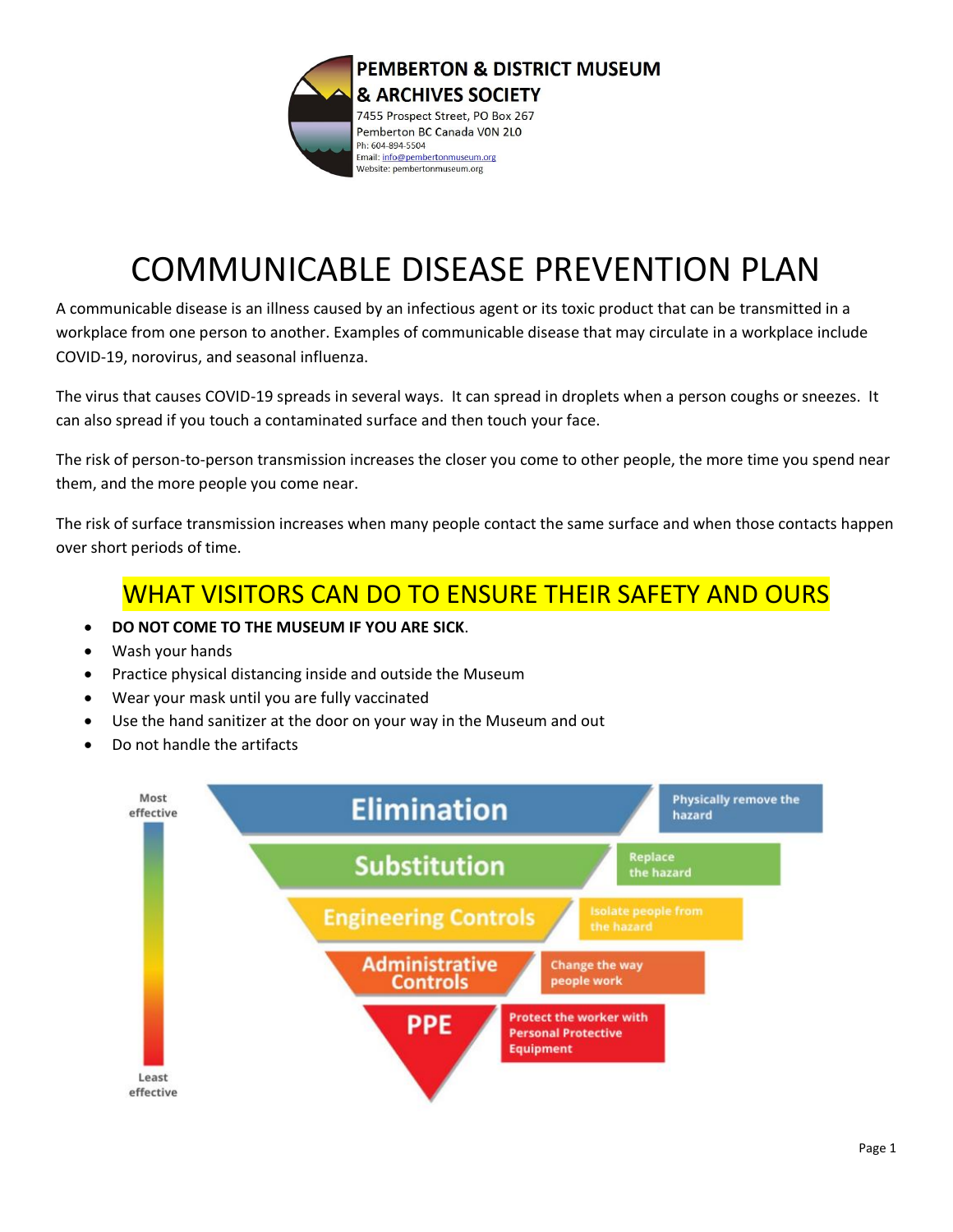

## WHAT WE ARE DOING TO ENSURE THE SAFETY OF OUR STAFF AND **VISITORS**

### Elimination

- Signage to let visitors know to not come in the Museum if they are sick and staff can refuse to let a visitor in if they are visibly ill.
- Sick policy to ensure that staff to not come to work sick (sick policy can be found in the office within the Employee Handbook)

#### **Engineering controls**

- Hand sanitizer provided at the entrance and exit of the Museum
- Hand sanitizer provided at water cooler and washrooms as well as in the offices
- Plexiglass dividers have been installed for barriers in the General Store and main office
- Access to the upper floor offices and Board room will be restricted to staff only with public by appointment only.
- Staff and public washrooms are to be separate. Site washroom building is for Public use.
- Secure area for staff to store personal belongings
- Visitor appointment to be a guided tour only, this allows for site management by Management and staff
- 50% of occupancy MAX 100 ppl.

### **Administrative controls**

- Avoid communal food/sharing of meals
- Sanitizing checklists have been created to ensure cleaning as required by occupancy of high touch areas and bathrooms (checklist can be found on the pin board in the office)
- Cleaning and sanitizing of shared equipment and tools between use by each other
- Staff must hand sanitize if they accept money
- We have regular safety meetings to enable input on Health and Safety and to update staff on hazards and incidents
- Proper Handwashing Posters have been posted at each handwashing station in the Museum.

#### **PPE**

- Staff and Visitors are to wear a mask until fully vaccinated
- Staff and visitors have the option to wear a mask while in the Museum. Reusable masks must be kept clean and dry (masks become less effective if wet/damp. Staff must read and sign the "Mask Wearing Sign Off" which outlines cleaning procedures, safe donning, and doffing practices. 3-layer single use masks are available to the public and staff.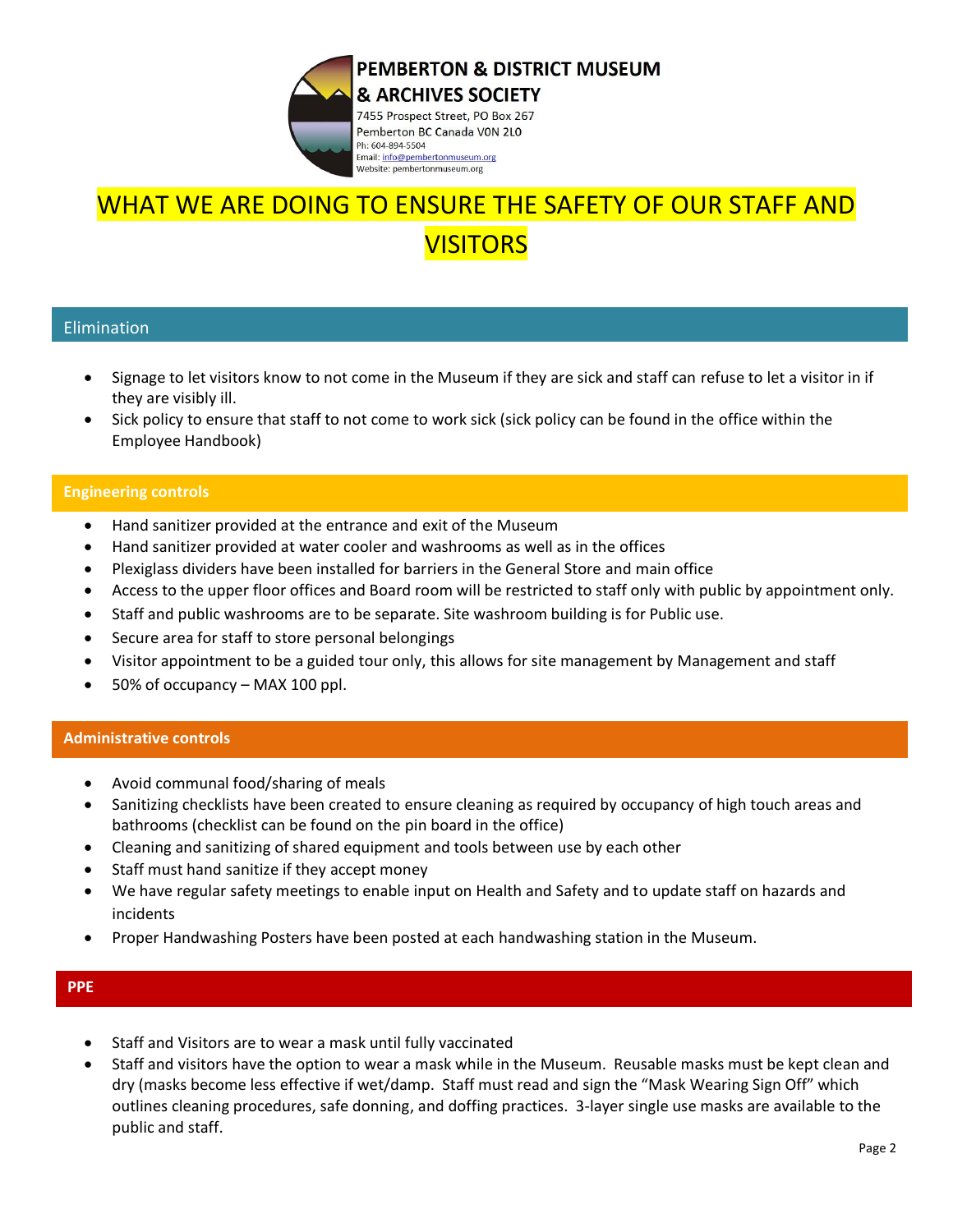

• Gloves are to be worn while sanitizing

# SANITIZING PROCEDURES

- Sanitizing of plexiglass dividers
- High touch areas need to be cleaned every day using the "High Touch Area Cleaning Checklist."
- Gloves and rags should be changed between cleaning bathrooms and high touch areas.
- Toilets should be the last area cleaned in the bathroom and then gloves and rags should be thrown out and replaced.
- Staff need to be wearing gloves while sanitizing.
- For any electrical items, including light switches, cleaner should be sprayed on the rag and then wiped down. Never should we spray liquid directly on computer equipment, or light switches as this could cause a fire or equipment failure.
- Please see the diagram below for chemicals that cannot be mixed.
- When sanitizing close to food areas, only bleach and water mixture should be used

### **The Following are the disinfectants that we are using against COMMUNICABLE DISEASE**

### **FOR SANTITIZING IN THE MUSEUM BUT NOT CLOSE TO FOOD OR ARTIFACTS,**

Included but not limited to:

- $\circ$  Clorox Bleach Disinfectant mix of 60 ml of Bleach (2 ounces) per 5 litres of water
- o Rubbing Alcohol on all computer and touch screens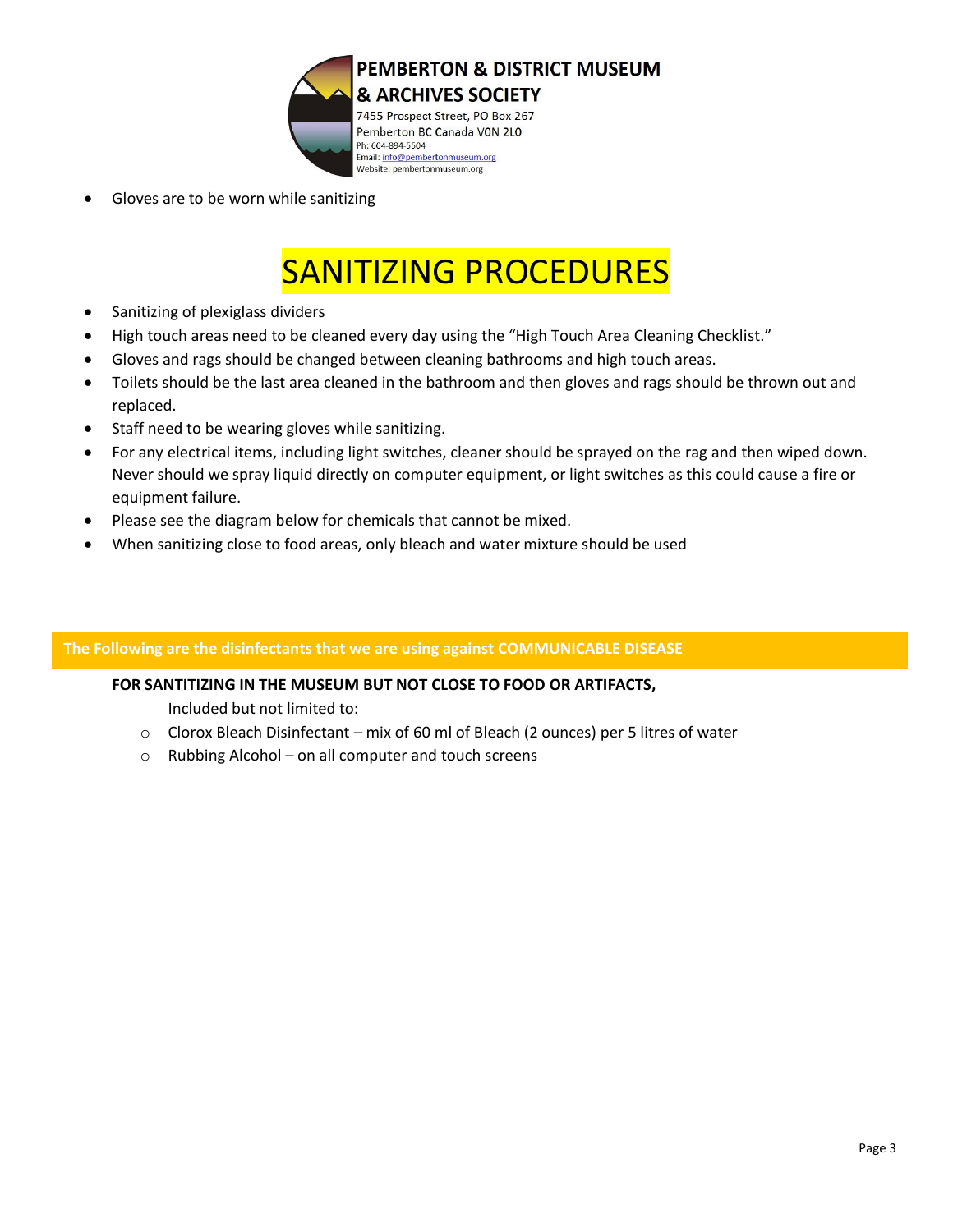

## **FOR YOUR SAFETY DO NOT MIX:**



# **Bleach + Vinegar = Toxic Chlorine Gas**

-Coughing, Breathing Problems, Burning & Watery Eyes



Bleach + Ammonia = Toxic Chloramine Vapours -Shortness of Breath & Chest Pains



**Bleach + Rubbing Alcohol = Chloroform** -Highly Toxic, Breathing Problems & Respiratory Failure



Hydrogen Peroxide + Vinegar = Paracetic Acid -Highly Corrosive, Eye Damage, Burns & Breathing Problems

## **SICK POLICY**

If you are at work and begin to show signs of sickness, you must report to management and will be sent home immediately.

If you cannot come to work due to illness, call and speak to management. Information such as symptoms, onset of symptoms and 3- or 10-day policy will be discussed. You will be advised to contact a medical professional as well.

If you are off due to work from non-COVID like symptoms, you will be able to be put back on the schedule 72 hours after you are symptom free.

Anyone with COVID–19 like symptoms must self-isolate for a minimum of 10 days and contact your local health care provider to get tested. Anyone under the direction of the provincial health officer to self-isolate must follow those instructions. Once you are symptom free for 24hrs plus the 10 days, you are able to be put back on the schedule.